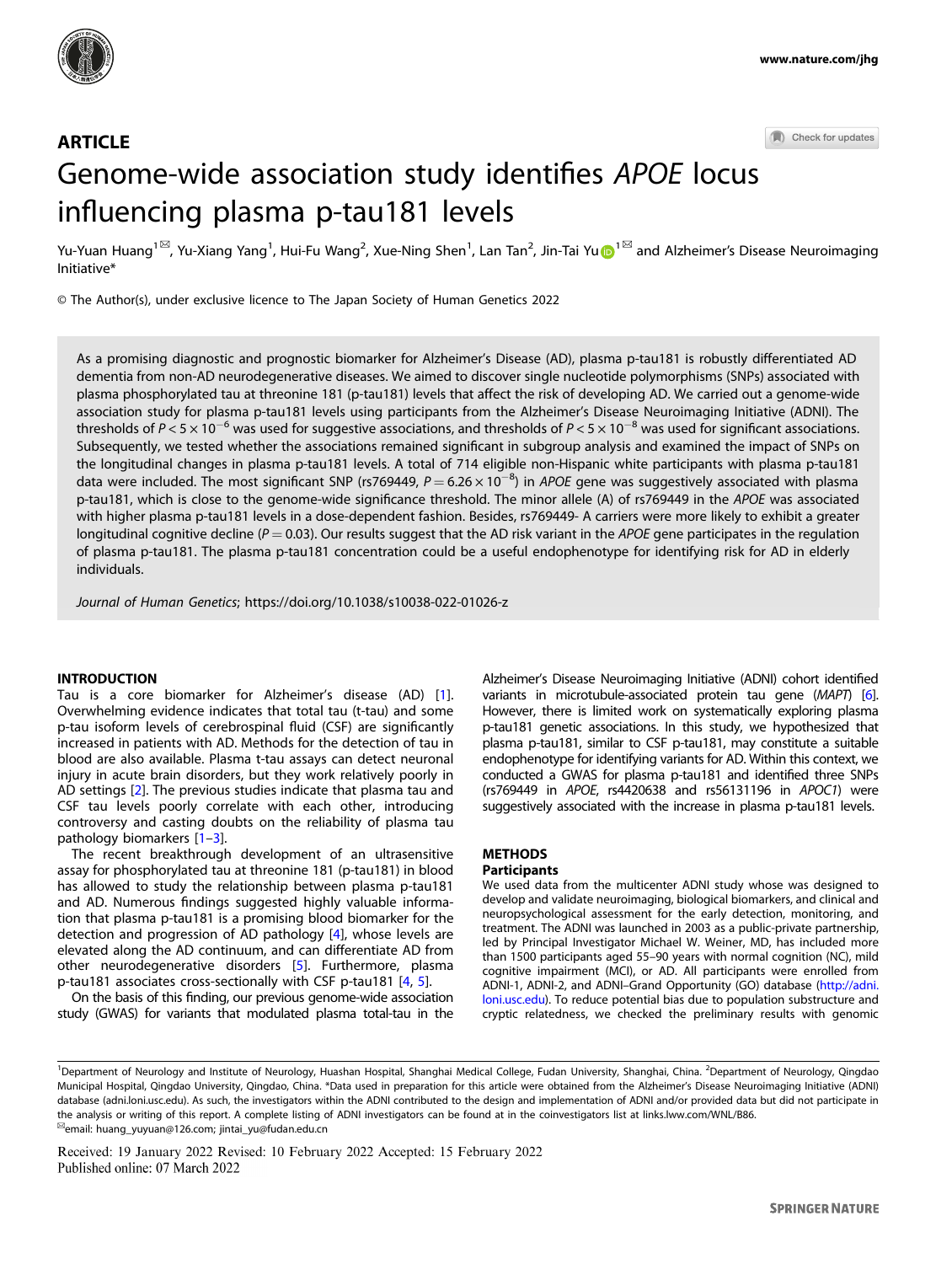| Table 1. Plasma p-tau181 GWAS participant characteristics |  |  |
|-----------------------------------------------------------|--|--|
|                                                           |  |  |

|                                     | $NC (n = 243)$ | MCI $(n = 428)$ | AD $(n = 43)$ | Total $(n=714)$ | P        |
|-------------------------------------|----------------|-----------------|---------------|-----------------|----------|
| Age $(y)$                           | 77.13 (6.41)   | 74.01 (8.10)    | 75.14 (9.22)  | 75.14 (7.77)    | < 0.0001 |
| Women, No. (%)                      | 120 (49.38)    | 172 (40.19)     | 17 (39.53)    | 309 (43.28)     | 0.06     |
| Education $(y)$                     | 16.38 (2.68)   | 16.00(2.81)     | 15.58 (2.68)  | 16.11(2.77)     | 0.106    |
| APOE $\epsilon$ 4 carriers, No. (%) | 66 (26.94)     | 193 (45.09)     | 31 (72.09)    | 290 (40.62)     | < 0.0001 |
| <b>CSDR-SB</b> scores               | 0.34(1.54)     | 2.30(2.73)      | 4.63(1.88)    | 1.77(2.61)      | < 0.0001 |
| Plasma p-tau 181 (pg/mL)            | 15.83 (8.46)   | 19.01 (10.58)   | 24.02 (6.77)  | 18.23 (9.92)    | < 0.0001 |

APOE Apolipoprotein E, CDR-SB Clinical Dementia Rating-Sum of Boxes, NC Normal cognition, MCI Mild cognitive impairment, AD Alzheimer's Disease.

identity-by-descent (IBD) and multidimensional scaling (MDS) components (Supplementary Fig. 1), and three participants were removed.

In this study, 714 (AD 43, MCI 428, NC 243 at baseline) non-Hispanic white individuals whose data met all quality control (QC) criteria were included from the ADNI-1/2/GO cohort. Table 1 shows the demographic data and description of the plasma p-tau181 levels in each group.

#### Genotyping and QC

Genotyping was conducted using blood DNA samples with the Illumina Human610-Quad BeadChip (Illumina Inc) or theIllumina HumanOmniExpressBeadChip (Illumina Inc). Genotype data underwent standard quality control with the following criteria: minimum call rate for SNPs and subjects > 95%, minimum allele frequencies (MAF) > 0.05, and Hardy–Weinberg equilibrium test  $P > 0.01$ . The final data set included 1, 209, 826 SNPs and 714 participants. APOE alleles which were defined by rs7412 and rs429358 were genotyped separately by an APOE genotyping kit [[7\]](#page-4-0). Systematic quality control analyses were performed using PLINK (version 1.90) software (<http://www.cog-genomics.org/plink2>).

#### Plasma p-tau181 measurement

Plasma p-tau181 data from ADNI was provided by the Clinical Neurochemistry Laboratory, University of Gothenburg, Sweden. Through the Single Molecule array (Simoa) technique, plasma p-tau181 was analyzed by an in-house assay using a combination of two monoclonal antibodies to measure N-terminal to mid domain forms of p-tau181 (Tau12 and AT270) [\[8](#page-4-0)]. Mean (18.23 pg/ml) and standard deviations (SD, 9.92 pg/ml) of plasma p-tau181 levels were calculated. Participants who had extreme outliers (<3-fold or >3-fold SD from the mean value) were removed from the analysis.

#### Statistical analysis

Associations between plasma p-tau181 levels and the genetic variants were determined using PLINK (version 1.90) with the additive genetic model. Age, gender, sum-of-boxes Clinical Dementia Rating (CDR-SB), and the first three principal components from population stratification analysis were included as covariates. Conditional analysis was carried out to assess the independence of the novel associations of the genotyped SNPs. The thresholds of  $P < 5 \times 10^{-8}$  was used for conservative significance associations, and the thresholds of  $P < 5 \times 10^{-6}$  was used for suggestive associations. Manhattan and quantile-quantile (QQ) plots were generated using the R "qqman" package (Version 3.4.2, [https://www.r-project.org/\)](https://www.r-project.org/). Regional association plots were generated via LocusZoom ([http://](http://locuszoom.sph.umich.edu/locus) [locuszoom.sph.umich.edu/locus](http://locuszoom.sph.umich.edu/locus) zoom/). In addition, stratified analysis was performed by amyloid and disease status.

Stratifying by amyloid status, the participants were divided into two groups: Aβ positive (Aβ+) and Aβ negative (Aβ−) subgroup. CSF Aβ42 < 977 pg/mL [[9\]](#page-4-0) was used to define amyloid positive status [\[9](#page-4-0), [10](#page-4-0)]. Amyloid PET data were acquired using florbetapir (AV-45) tracer, and the cutoff for categories of brain amyloid PET was set as 1.11 for florbetapir SUVR [[11](#page-4-0)] as a supplement when CSF data is unavailable. A total of 328 (45.75%) were Aβ+. When, stratifying by clinical syndrome, 81 (38.21%) of the NC, 209 (54.57%) of the MCI and 38 (88.37%) of the AD dementia individuals were Aβ+. A total of 310 were Aβ− (AD: 5. MCI: 174, CN: 131).

The effects of genotypes on plasma p-tau181 were examined with a multiple linear regression implemented in R software ("arm, lme4 and lmerTest" packages) [\[12](#page-4-0)]. Linear mixed models were adjusted for age, gender, education years, treatment duration, and APOE status to compute longitudinal changes in cognitive performance and in plasma p-tau181 levels. From these models, we estimated the mean rates of cognitive performance and plasma p-tau181 concentrations change for the whole samples. Longitudinal changes in cognitive performance were assessed by Mini-mental State Examination (MMSE).

# RESULTS

## Characteristics of included subjects

After quality control and imputation, the ADNI cohort encompassed 714 unrelated individuals from the non-Hispanic white population and 1,209,826 variants (Table 1). In general, the mean age at onset was  $75.14 \pm 7.77$  years, and 309 (43.28%) were female. Participants included a mixture of 243 cognitively normal, 428 MCI, and 43 AD subjects. Analysis of variance of each demographic variable indicated significant differences across the cohorts (Table 1). For example, age ( $P$  < 0.0001), CSDR-SB scores ( $P$  < 0.0001), percent APOE-positive ( $P$  < 0.0001) were significantly different between groups. The percentage of APOE carrier were higher in AD (72.09%;  $n = 31$ ) than in MCI (45.09%;  $n = 193$ ) or CN (26.94%;  $n = 66$ ) participants. Likewise, significant difference was observed among the plasma p-tau181 levels of three diagnostic groups ( $P < 0.0001$ ).

#### Results from genome-wide association studies

After adjusting for age, sex, and CDR-SB score along with the first three principal components, several markers on various chromosomes exhibited genome-wide significance, with the sentinel markers occurring on chromosome 19. We have identified three SNPs (rs769449,  $P = 6.26 \times 10^{-8}$ ; rs4420638,  $P = 1.72 \times 10^{-7}$ ; rs56131196,  $P = 1.75 \times 10^{-7}$ ) were suggestively associated with plasma p-tau181 levels (Fig. [1A](#page-2-0)). Table [2](#page-2-0) presents the top three SNPs ranked according to  $\overline{P}$  value. The strongest association was observed for the rs769449, an intronic SNP in APOE. Manhattan and QQ plots are provided in Fig. [1B](#page-2-0). Regional association analysis showed that no SNPs were significantly associated with plasma p-tau181 levels after controlling for rs769449, suggesting that the association was also driven by rs769449 (Fig. [1C](#page-2-0), D).

The minor allele (A) of rs769449 was associated with higher plasma p-tau181 levels in a dose-dependent effect (Supplementary Fig. 2), especially with amyloid positive participants (328 participants,  $P =$ 1.93 × 10−<sup>3</sup> , Fig. [2](#page-2-0)A, Supplementary Fig. 3A), but not with amyloid negative participants (307 participants, P > 0.05, Fig. [2B](#page-2-0), Supplementary Fig. 3C). As expected, rs769449 at the APOE locus reach a level of suggestive association in the non-dementia population (671 participants, P =  $4.68 \times 10^{-7}$ , Supplementary Fig. 4).

## Impact of rs769449 on longitudinal cognitive performance and plasma p-tau181 levels

In order to assess the relationship between rs769449 variants and cognitive decline over time, we performed a linear mixed effects analysis. The cognitive assessments were based on MMSE score. After controlling for genotype, follow-up duration, age, gender, education level, and APOE genotype, we found rs769449-A carriers were associated with accelerated decline in cognitive performance  $(P = 0.03)$ , but not associated with long-term plasma p-tau181 accumulation ( $P = 0.44$ , Fig. [3\)](#page-3-0).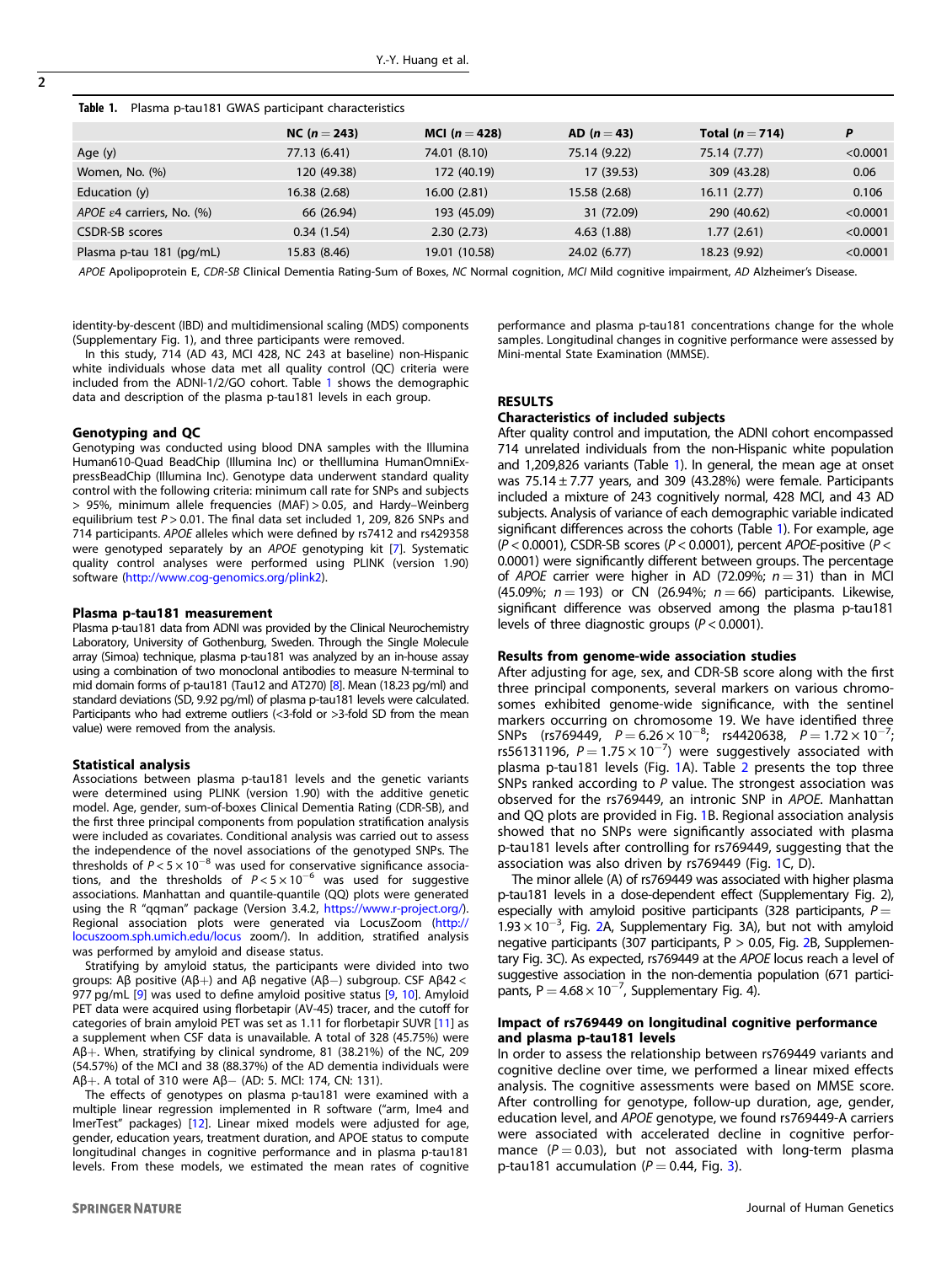<span id="page-2-0"></span>

Fig. 1 Manhattan and regional plots for associations with plasma p-tau181 levels. <sup>A</sup> Manhattan plots for associations with plasma p-tau181 in ADNI-1/GO/2 cohorts. B Quantile–quantile plot. C Regional association results for the APOE region of chromosome 19. D Association results for chromosome 19: controlling for rs769449

| Table 2.<br>Top three SNPs associated with plasma p-tau181                                                  |     |           |            |                   |                 |             |                |  |
|-------------------------------------------------------------------------------------------------------------|-----|-----------|------------|-------------------|-----------------|-------------|----------------|--|
| <b>SNP</b>                                                                                                  | Chr | <b>BP</b> | <b>MAF</b> | Gene              | <b>Function</b> | <b>BETA</b> | P              |  |
| rs769449                                                                                                    | 19  | 45410002  | 0.1828     | <b>APOE</b>       | intron          | 3.361       | $6.26*10^{-8}$ |  |
| rs4420638                                                                                                   | 19  | 45422946  | 0.2638     | APOC <sub>1</sub> | downstream      | 2.869       | $1.72*10^{-7}$ |  |
| rs56131196                                                                                                  | 19  | 45422846  | 0.2620     | APOC <sub>1</sub> | downstream      | 2.906       | $1.75*10^{-7}$ |  |
| PD Base pair (usiant position) CHD Chromosome MAE Miner allele frequency SND Single purlectide polymorphism |     |           |            |                   |                 |             |                |  |

pair (variant position), CHR Chromosome, MAF Minor allele frequency, SNP Single nucleotide polymorphism.



**Fig. 2** Effects of rs769449 on plasma p-tau181 levels in different amyloid status groups. Plasma p-tau181 levels in different amyloid status<br>groups and genotypes. The minor allele (**A**) of rs769449 showed significant asso dependent fashion in individuals with amyloid pathology (A), but not in amyloid negative individuals (B)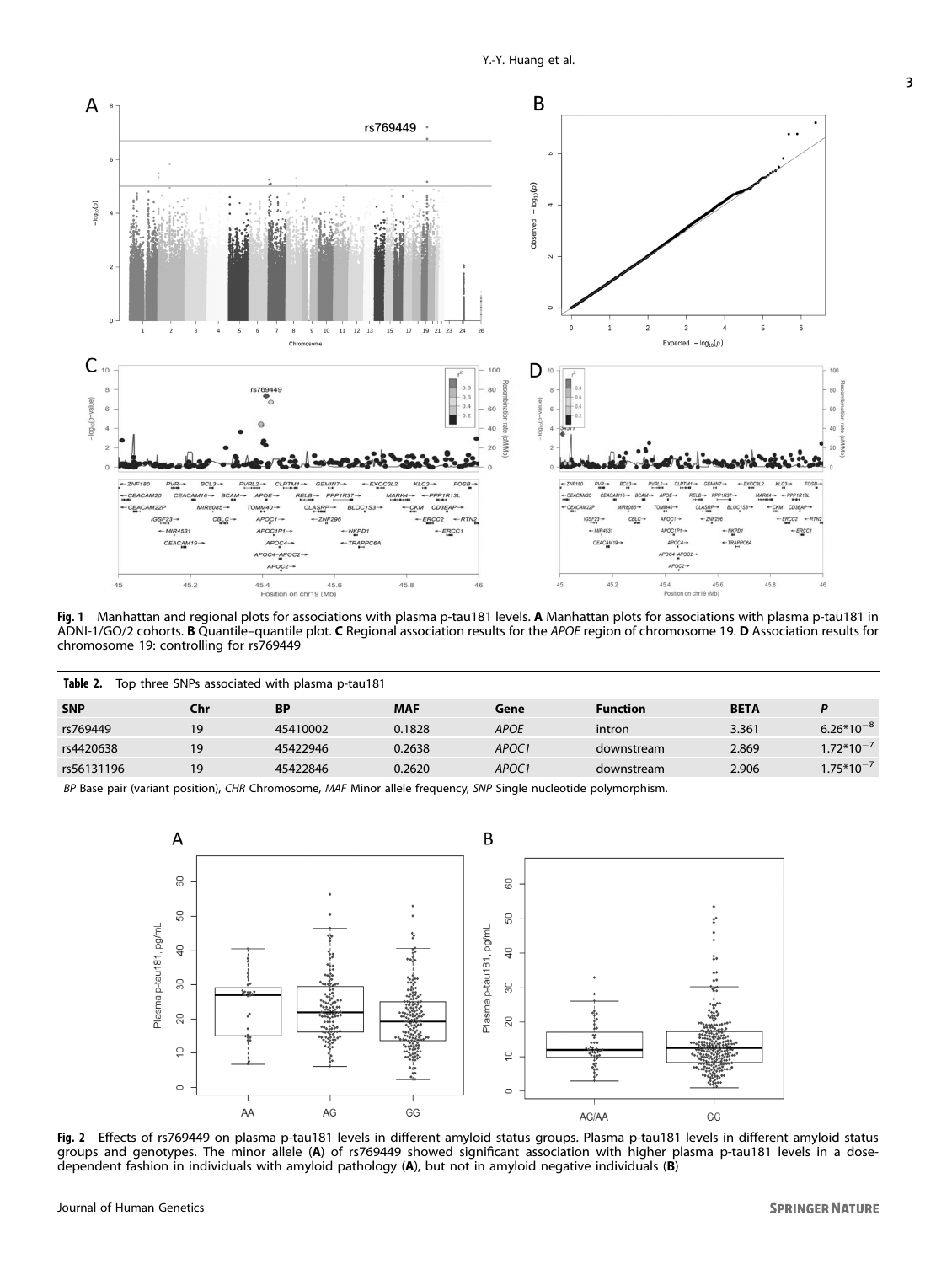

Fig. 3 Effects of rs769449 on plasma p-tau181 levels and cognitive performance over time. Associations of rs769449 with longitudinal measurements in plasma p-tau181 levels (A) and Mini-mental State Examination (MMSE) score (B) over time. The linear mixed models were adjusted for age, gender, education years, treatment duration, and APOE status

## **DISCUSSION**

<span id="page-3-0"></span>4

We carried out a genome-wide association study of plasma p-tau181 concentrations. Although we did not observe novel genome-wide significant locus, we found that APOE region variant was correlated with plasma p-tau181 levels and more likely to exhibit a greater longitudinal cognitive decline.

Previous studies have identified that the minor allele (A) of rs769449 associated with cognitive decline among African-Americans and European-Americans in the 19q13.32 region [[13,](#page-4-0) [14](#page-4-0)]. In our study, the top SNP rs769449 located in the APOE region showed a suggestive association, which is close to the genome-wide significance threshold. This observation is partly consistent with earlier reports [[6](#page-4-0), [7,](#page-4-0) [15](#page-4-0)], whose results suggested that APOE significantly associated with CSF t-tau and CSF p-tau, but not with plasma tau levels [\[6\]](#page-4-0). The differences between our results and previous reports maybe derive from the development of assays for the quantification of p-tau181 in blood which can measure the endophenotype for identifying genetic risk for AD more accurately than before [[16](#page-4-0)]. Further, meta-analysis study also demonstrated a genome-wide significant association between plasma P-tau181 and the APOE genomic region [\[17](#page-4-0)].

Plasma p-tau181 was associated with increased risk of AD, and correlated with CSF p-tau181, tau PET as well as Aβ accumulation standardized uptake value [\[5](#page-4-0)]. Noteworthiness is that the association between plasma p-tau181 and other AD pathology biomarkers was significant in amyloid positive individuals, but not in amyloid negative individuals [\[5](#page-4-0)], which was similar to our result. Besides, the only participants who showed an increase in CSF p-tau among AD mutation non-carriers were those who were amyloid positive [[18](#page-4-0)]. These data taken together maybe explained by that the events initially contributing to elevated tau phosphorylation in AD are probably associated with aggregated Aβ pathology [[18](#page-4-0)].

The mechanism by which the APOE increase plasma p-tau181 levels is not clear. APOE is the strongest genetic risk factor for late-onset AD, associated with cognitive impairment [[19](#page-4-0)] and amyloid pathology [\[20\]](#page-4-0). APOE also affects tau pathology, and tau-mediated neurodegeneration in an isoform dependent manner, although the association of this observation with Aβ accumulation requires further investigation [\[21](#page-4-0)–[23\]](#page-4-0). Numerous prior studies have investigated the role of the APOE on amyloid aggregation and clearance in the context of AD [[24](#page-4-0)]. AD is considered a secondary tauopathy as the tau pathology is accompanied by earlier development of amyloid pathology [[21\]](#page-4-0). Together, these data indicate that plasma p-tau181 might be a useful and credible endophenotype for identifying genetic risk for identifying genetic risk factors for AD.

Apolipoprotein C1 (apoC1), participates in lipid transport and metabolism. APOC1 is in linkage disequilibrium with APOE on chromosome 19 [\[25\]](#page-4-0). Our results showed that after adjusting rs769449 or APOE as covariates, APOC1 has no significant association with plasma p-tau181 concentrations. Our previous work also found that rs4420638 in the APOC1 region were associated with rate at genome-wide significance [[26\]](#page-4-0). Moreover, significant associations were found between the apolipoprotein gene cluster and cognitive impairment, longevity [\[27](#page-4-0)], and total cholesterol.

#### LIMITATIONS

This study has some limitations. Firstly, GWAS merely identify loci associated with phenotypes, and we might not have identified the causal variants. Secondly, the present analyses were restricted to individuals of non-Hispanic Caucasian ancestry; the generalizability of our findings to other racial or ancestral backgrounds is uncertain. Thirdly, due to the limited data, we didn't replicate these findings in an independent cohort. Further, the sample size for analysis was relatively small, leading to the limited power for a GWAS. The future availability of comparable data from larger samples will be necessary for replication testing and additional discovery to confirm our results. Finally, functional genomics experiments are expected in future research to characterize our novel finding.

#### **CONCLUSION**

In summary, we detected three SNPs (rs769449 in APOE, rs4420638 and rs56131196 in APOC1) suggestively associated with plasma p-tau181 concentrations measured in individuals included from ADNI-1/2/Go cohort. The results of our study indicate that the rs769449 locus in the APOE could be a genetic regulator related to the expression of plasma p-tau181. Our findings suggest that plasma p-tau181 concentration could be a useful endophenotype for identifying risk for AD in older individuals.